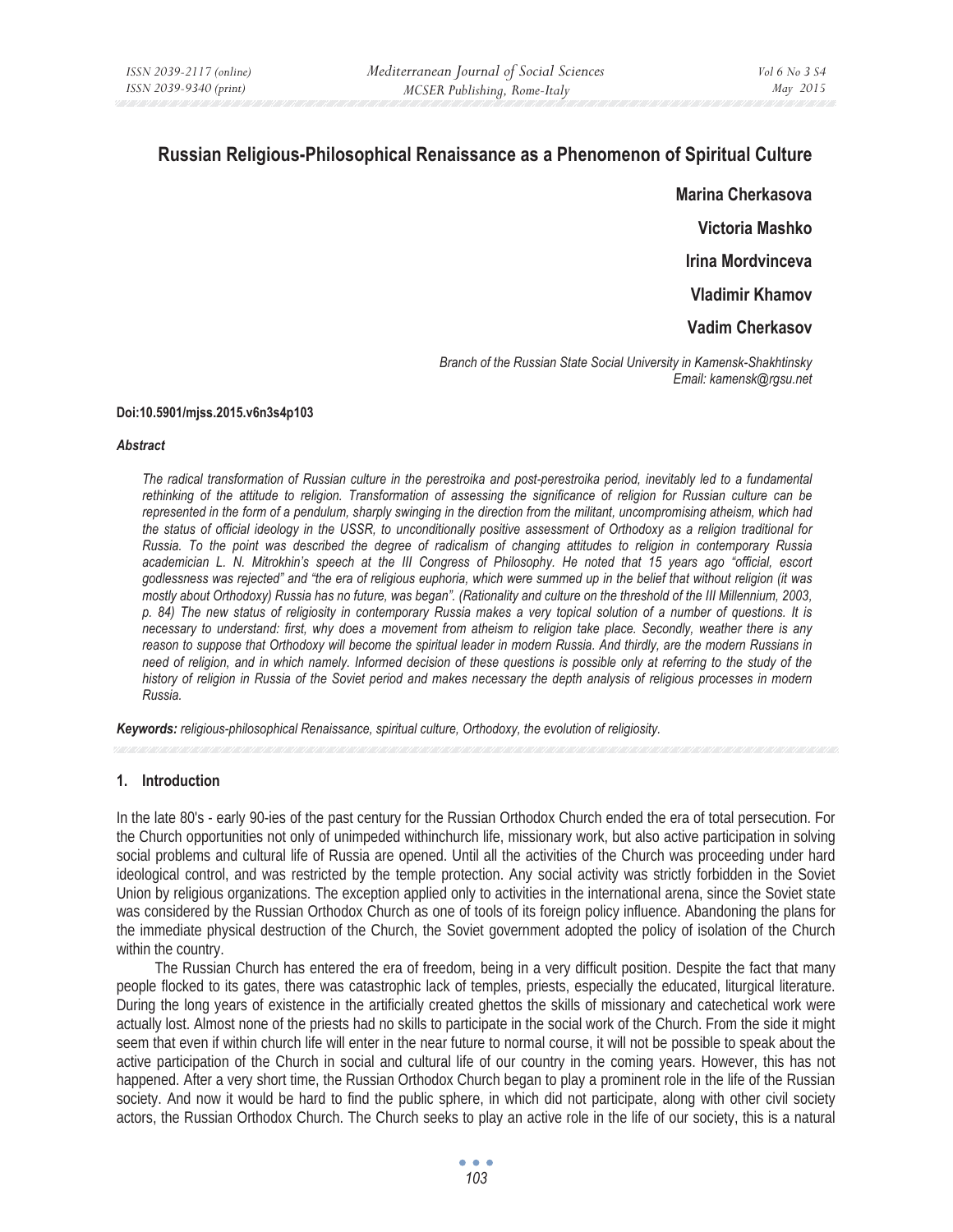phenomenon. The Russian Orthodox Church is a religious organization, with which the majority of people in modern Russia identify themselves, it reaches itself as an integral part of society and the keeper of the traditional values of Russian culture. Clerics always emphasize in their public statements that, under the Constitution, the Church is separated from the state, but it is not separated from society, and cannot stand aside from society's problems decisions.

## **2. Literature Review**

Russia can not be understand by mind..." Could the poet know, that these words in the XXI century, his descendants will say it with irony, often angry? The most dangerous thing in the current state of Russian society - not the economic crisis, but the growing state of spiritual emptiness, which covers a huge layers of Russians, including youth and adolescents. With what will be filled this emptiness, what values will be strengthened in society - centeredness and individualism or ideas of goodness and justice - such will be our future.

However, there is a serious question - what is meant by spirituality? After all, an abstract concept can be filled with different contents. It is fitting to recall the thought N. And. Berdyaev that spirituality is sometimes cruel, inhuman, when live people are sacrificed to the idea, and let the great. It is appropriate to recall the thought of N. A. Berdyaev that spirituality is sometimes cruel, inhuman, when concrete living peoples are sacrificed to the idea, though great. There are a lot of examples of such sophisticated spirituality in the history. It appears that for the concretization of the concept of "spirituality" one should refer to national traditions and values that have been evolved over the centuries. The development of man should be held in his native cultural environment, "raising and nurturing the personality" (P. A. Florensky), and not in the environment of so-called mass ersatz - culture. Therefore it is necessary to refer to our spiritual heritage, in particular to authentic Russian philosophical thought. The end of the XX century was marked by a growing interest not only in our country but also abroad. So, in March 1993, by the Transnational Institute (USA) V was organized the international conference on Russian philosophy. In May 1994 a conference entitled "Russian philosophy as a source of reevaluation of social values in modern Russia ", which was held in Italy. The interest in the XXI century was not lost. But, discussing the peculiarities, generic features of this phenomenon, philosophers, however, express doubt: is there an absolute unique and original Russian philosophy that distinguishes the Russian thinking from other philosophical traditions; is possible the division of philosophy on a national basis? It is impossible to agree that the answer to these questions is difficult. However, they should not create the impression, as it is sometimes, unfortunately, happens, as if we don't know what it is about. When we speak about Russian philosophy, we mean primarily the works of Russian thinkers, which cannot be viewed merely as applications or modifications that were created in the sphere of other people's thoughts, and original intellectual phenomenon. Such philosophy developed by N. A. Berdyev, S. N. Bulgakov, N. O, Lossky and other thinkers of the late XIX-early XX centuries, the time, which is usually called religious-philosophical Renaissance. Russian religious-philosophical Renaissance can be seen as the second, after the Slavophiles, wide religious attempt to overcome the social and cultural crisis that swept Russia. "Russian society by this time realized that rational pragmatism does not take root in the environment of the Russian people, has experienced a period of passion of German idealism of Kant, Fichte, Hegel and Schelling, and prepared the ground for the meeting, according to G. Florovsky, "the intelligence with the Church after the impetuous experience of nihilism, the denial and forgetting." (7, p. 53). The intellectual elite was rediscovering the world of Russian Holiness, ascetic monastic tradition, and was assessing the importance of the Orthodox asceticism for Russian culture. As a result, part of the Russian intelligence, according to S. Bulgakov, realized the futility of their exclusive concern to the " non-natural", began to think about "non-natural" values; appeared the mental movement, named "the new religious consciousness ".It actually was about a new religious consciousness, as this was not dogmatic, but creative twist to religion. Philosophers assumed that for the Orthodox Church time for renewal came. The Church in Russia, they believed, does not perform its most important task of beneficial effect on society, and it was time to make Christianity a powerful force, to make the transition from religious thought to the religious life. Turning to religion, the spiritual foundations of life was a kind of reaction to the expansion of materialism and positivism philosophy of atheism in the religious life, naturalism - in aesthetics, socio-civic pathos - in poetry.

Such view of religious-philosophical Renaissance is fair but not complete, as it expresses only the social aspect of the phenomenon. Religious-philosophical Renaissance cannot be considered as a separate, independent process. This is one of the stages of the process of the historical existence of Russian culture, the spiritual source of which is Orthodoxy throughout all of its sides: as a faith and as a Church, as a doctrine and as an institution, as a life and spiritual life. Thus, the semantic content of the philosophical process in Russia, including religious-philosophical Renaissance as one of its stages, includes the development, elaboration of Orthodoxy by means in the forms of philosophical reason. Authentic Russian philosophical tradition proceeds from an experienced soil of Orthodoxy, though, is not required to be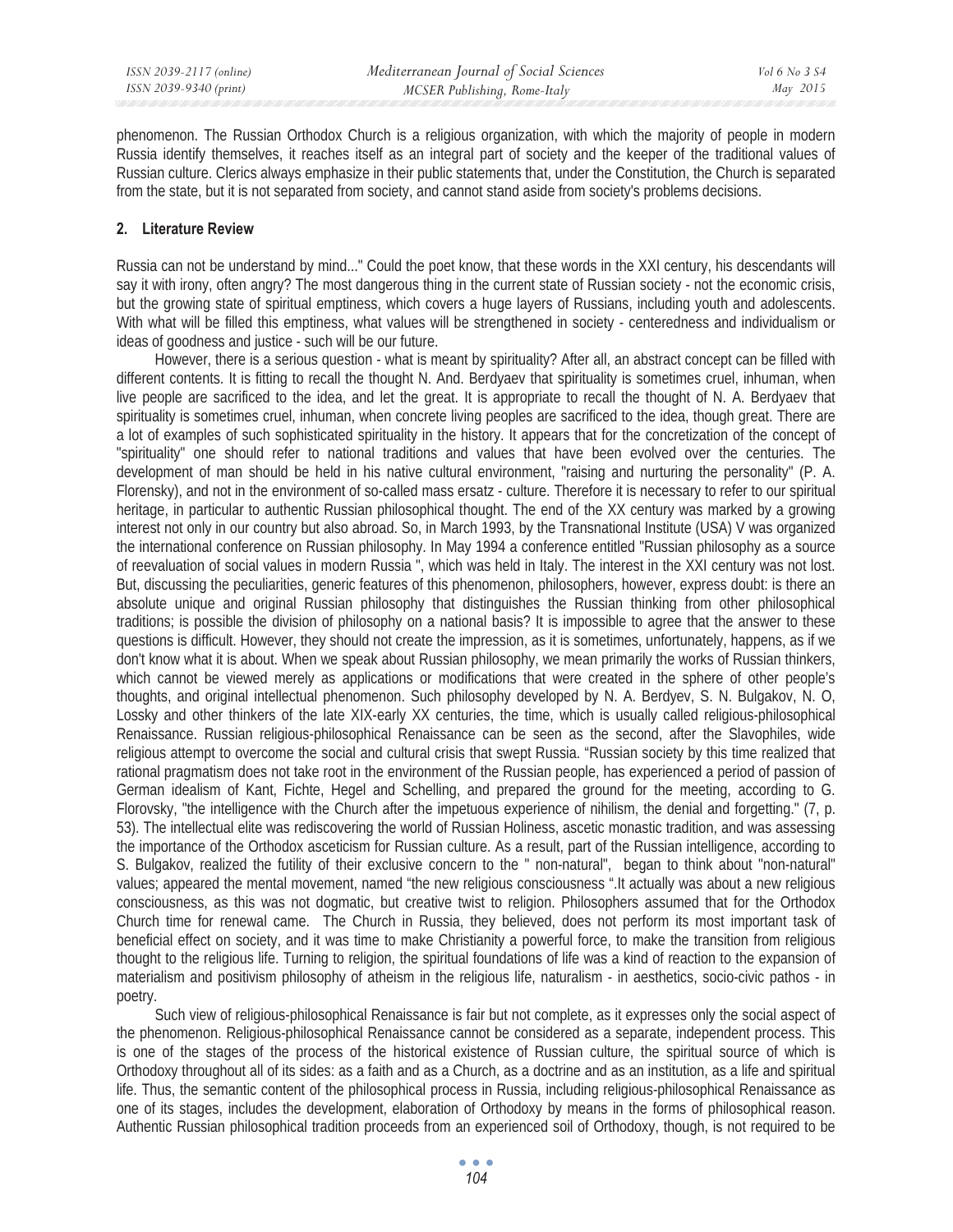| ISSN 2039-2117 (online) | Mediterranean Journal of Social Sciences | Vol 6 No 3 S4 |
|-------------------------|------------------------------------------|---------------|
| ISSN 2039-9340 (print)  | MCSER Publishing, Rome-Italy             | May 2015      |
|                         |                                          |               |

exhausted. The worldview "diversity" of philosophical thought of the late XIX-early XX centuries confirms this. For example, F. Stepun, B. Yakovenko, G. Shpet, A. Vvedensky predominantly adhered "Western" orientation, believing that Russian philosophy must pass "creative skills" in the European school of thought, that will allow it to gain national and super national significance. In the Moscow psychological society, in contrast, by a focus on the development of own problems of Russian philosophy, mainly religious, was dominating. Russian liberal philosophers P. Novgorodtsev, B. Kistiakowsky and others focused attention on the justification of the development of civil society and legal state. In the center of the searches were supporters of the faith in Christian reconciliation, who were close to the ideas of Vladimir Solovyov and F. Dostoevsky on the virtues of the Russian soul and its world responsiveness. Despite such a mixture of sources of influence and traditions, each area was characterized by understanding of their roots and origins.

The article "The restoration of the relics" of P. Novgorodtsev ended with the conclusion: "Non political parties will save Russia, it will be raised by the light of eternal relics of national spirit".

In General, the definition of "religious-philosophical Renaissance" is rather arbitrary and reflects only a narrow sense of the spoken phenomena. The religious perspective is hardly dominant even for that part of philosophers, who are traditionally calling it religious. They were nominating ptoductive ideas on ontology, epistemology, ethics, aesthetics, philosophical anthropology, social philosophy. It is possible to say that Orthodoxy was taken by them as phenomenal ground for philosophizing. Christian doctrine was a mainstay in the attempt to resolve the problems, pulled out by the reality, was interpreted as a religion of social progress, community of salvation. The emphasis was on the initiative of man, led by the example of Jesus Christ. Part of the authors of the Renaissance (P.B. Struve & S.L. Frank) fully recognized the reality of religious values, but by actively participating in the practice of political life, they preferred to see in religion a purely personal belief, considering that the positive effects of religion on society must be reflected in the General cultural and moral lifting each concrete person. Others (P.A. Florensky, S. Bulgakov) took a different position, considering historical functioning Church, with some modernization, a true institution of "reviving" of man and society. Finally, the third (D.S. Merezhkovsky & N.A. Berdyaev) closely connected the absoluteness of God's will and human action, subjecting Christianity to the social and cultural interests. N. A. Berdyaev, as if giving an estimate of the situation "from the inside", wrote: "We had a cultural Renaissance, but it would be wrong to say that a religious Renaissance took place. For religious Renaissance lacked strong and focused will, there was just too great cultural sophistication, were elements of decadency in the attitudes of the cultural layer, and the upper cultural layer was too closed in itself". (Russia and Russian philosophical culture, 1990, p. 92).

### **3. Methodology**

The methodological basis of the work was cultural, philosophical and historical concepts of Russian culture. In the basis for the lies the fundamental principles of knowledge and understanding of social phenomena: consistency, comprehensiveness, unity of historical and logical. In the work we used the comparative method and system analysis, methods of analogy, reconstructing the philosophical views of the thinkers on the basis of analysis of their texts. Interdisciplinary approach, focusing on the study of culture as a multidimensional phenomenon that allows fully and comprehensively to examine its phenomena, was implemented.

Methodological basis of research are the works of Russian philosophers N. A. Berdyaev, V. V. Zenkovsky y, L. P. Karsavin, N. O. Lossky, N. S. Trubetskoy, S. L. Frank, G. V. Florovsky, O. P. Florensky.

### **4. Results**

All philosophical constructs are based on the religious content, but they do not coincide with the whole integrity of the Orthodox experience. What exactly the philosopher makes of it with his asset and what neglects, is decided subjectively, to the taste of the philosopher. One in religion is close to him, the other is alien, one inspires one another repels. Moreover, specific features of Orthodoxy - dogma, specific typological features - usually remain outside of philosophical interests. That is, the religious-philosophical Renaissance was mastering in the field of religious experience common horizons, and only in the later stages the relationship of philosophical thought with experienced religious foundation adopts more strict reflected nature - philosophy thinks about the whole phenomenon of Orthodoxy.

Analyzing the philosophical thought of the end of  $X1X$  -beginning of XX centuries, it is possible to identify some common features:

Panontologization. Philosophical thought of this phase is permeated by the desire for wholeness as the proper state of the world. Such aspirations are founded on the notion of the modern state of existence that is different from the empirical genesis, imperfect and flawed. Perfect genesis was once lost, disintegrated under the action of the elements of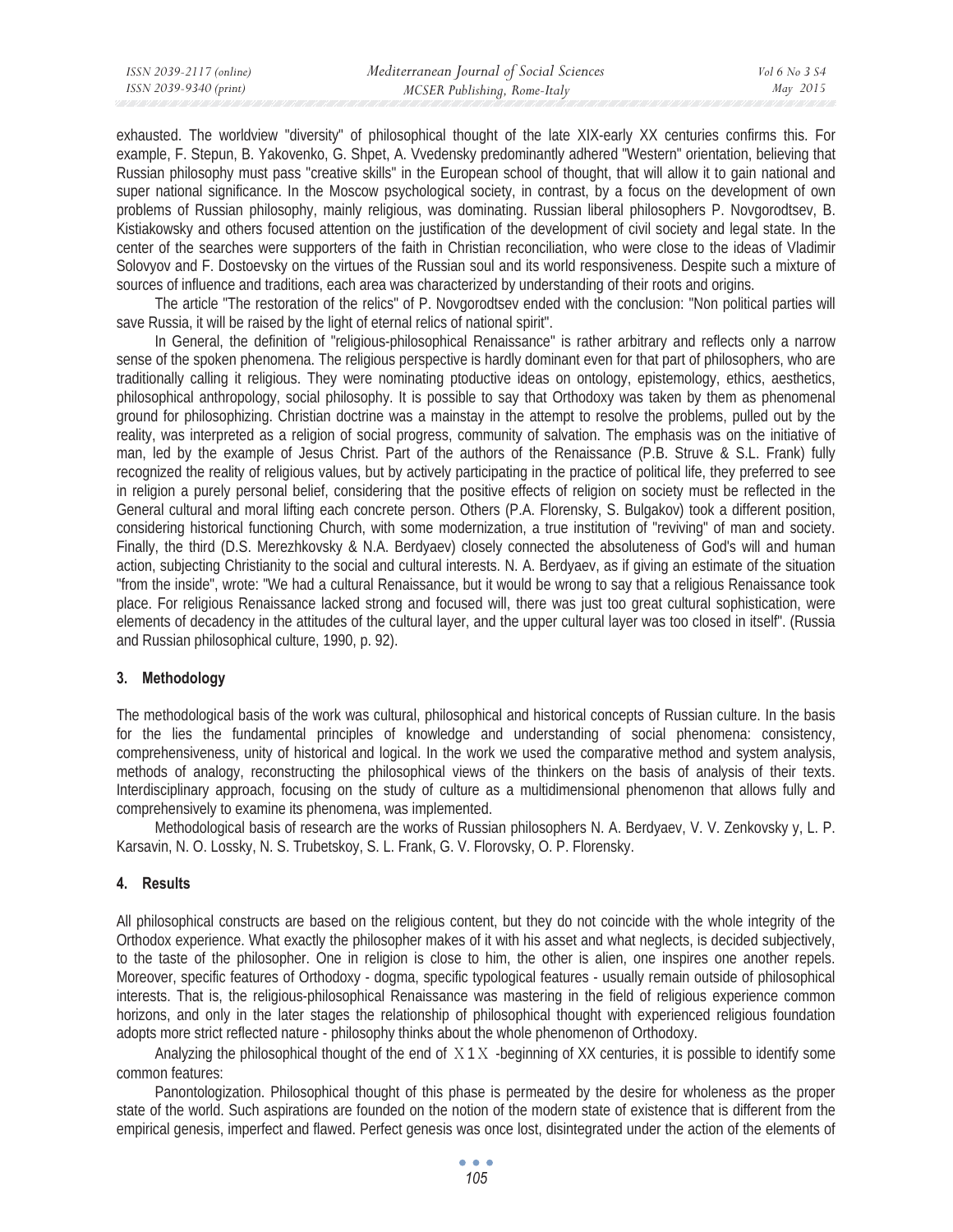| ISSN 2039-2117 (online) | Mediterranean Journal of Social Sciences | Vol 6 No 3 S4 |
|-------------------------|------------------------------------------|---------------|
| ISSN 2039-9340 (print)  | MCSER Publishing, Rome-Italy             | May 2015      |
|                         |                                          |               |

evil and sin. The purpose and meaning of human is to return this perfect being. In the question about the relationship of God and the world, of absolute and empirical being the philosophical idea came from the idea of the deep ties between the two horizons. This relationship is expressed in the "rooting" of the local existence in the Divine, the existence of "roots of creature in God". The meaning of being was understood as its internal relatedness with God, the ability and relevance of the created beings to imitate God was emphasized. Thus, in philosophical constructions occurs ontologization of many concepts, principles, and historically having ethical-deontological or epistemological status.

"We are philosophy". With panontologazation is connected the fact that S. Frank calls the "We-philosophy" of Russian philosophers - the conviction that the relationship of individuals between themselves is defined from above. It is explained and justified by religious certainty that all can be saved only together, and also by the subtle metaphysics of the person, an example of which is the interpretation of non - merging and the inseparability of the Trinity.

Anthropocentrism is dating back to the patristic idea of man "head of creature." It is assumed that the purpose of man is cosmic and theurgical mission, which is the work of "the gathering of creatures." The person must gather and transform the world into a living and harmonious whole, and not by the forcible restructuring, but the organic love and unity with all things in the world.

Panotizm. The panotizm of Russian thought is associated the anthropocentrism, confirming the view of man as the ultimate and perfect creation, the learning of which gives the key to other mysteries. The development of the doctrine of man was going through the solution of ethical problems. Philosophers have emphasized that only the human soul can reflect in its depth the harmony of the world, the Divine countenance.

Epistemological realism. A person, according to Russian philosophers, is connected with the world by thousands of threads, sees the world in penetrating in oneself and walking into the world. The person, who is not opposed to the world, but belongs to him, there is no reason to doubt the fundamental cognoscibility of the world. Moreover, doubtful is the suggestion that the person who is called upon to save the world, to unite it, is not endowed with the capacity to learn the truth of this world. Cognitive activity can occur in different forms and cannot be reduced only to the intellectual, rational species. Russian philosophers, comprehending selfless experiences of the Holy fathers, came to the conclusion that the claims of the logical mind on the self, not dependent on other cognitive powers of expression of truth give rise to contradictions and confusion. S. Bulgakov, exploring the nature of thinking, talks about "religious-intuitive foundations of all philosophizing". Rejecting these fundamentals, philosophy appears as a "religious herecyology... as the tragedy of thoughts that find no result" (Bulgakov, 1993, p. 43-44).

One cannot help but notice that in the West a similar thought flow was observed in the middle of the century. Therefore, quite common is the perspective on the religious-philosophical Renaissance as archaic, flawed philosophy, situated within the medieval tradition, in general, even only an imitation of philosophy. N. Lassic has warned from this view: "Russian religious philosophy is not a repetition of scholasticism, because it uses all the achievements of science and modern philosophy, especially modern highly advanced epistemology. Therefore, it should be said that Russian religious philosophy is a progressive achievement and is able to give new impetus to the development of Western thought" (Dostoyevsky, 1990, p. 174). Russian religious-philosophical Renaissance was the recognition of the crisis of the secular modern European culture and the search for the philosophical foundations of the future of mankind. The new world was seen by Russian philosophers of the Renaissance as the "new middle ages" with a different type of global community. The path to it, according to N. A. Berdyaev, was to take the whole XX century.

These features of mentioned philosophical thoughts of barrier era left its imprint on its appearance. Russian thinkers felt cramped in the academic framework of Western philosophy. They did not seek to create closed philosophical systems. Therefore, it is not surprising that Western researchers, accustomed to strict systematic philosophy, estimated Russian philosophy as a "vague idea of prophetist character, trying to open and offer to the society a recipe for righteous living" (About the perception of missed, 1995, pages 241-242). A. S. Losev rightly saw the reason for such "an acute shortage of philosophical systems" "not only in the external environment, but rather, and above all, in the internal structure of the Russian philosophical thinking" (Essays on the history of Russian philosophy, 1991, p. 28). The researcher, guided by intuition, does not consider rationalistic constructions so important to spend a lot of effort on their improvement. Sometimes he expressly declares the refusal build system, as did N. A. Berdyaev, accusing Kant in "building of a spiritual barracks". Describing the Russian philosophical thinking, N. A. Berdyaev wrote: "the founders of Slavophilism had not left big philosophical tracts, has not established a system, maybe such a philosophy and should not be a system... They overcame German idealism and Western abstract philosophy with the belief that the spiritual life of Russia gives birth of the highest realization of everything, the highest organic form of philosophy" (Berdyaev, N. & Khomyakov A.S., 1912, p. 69). These words realistically can be attributed to the thinkers of the religious-philosophical Renaissance. Refusing, sometimes deliberately, from building of systems, Russian philosophy tended to overcome the disunity of the individual philosophical areas and approaches. Perhaps the first such example was the Positive theory of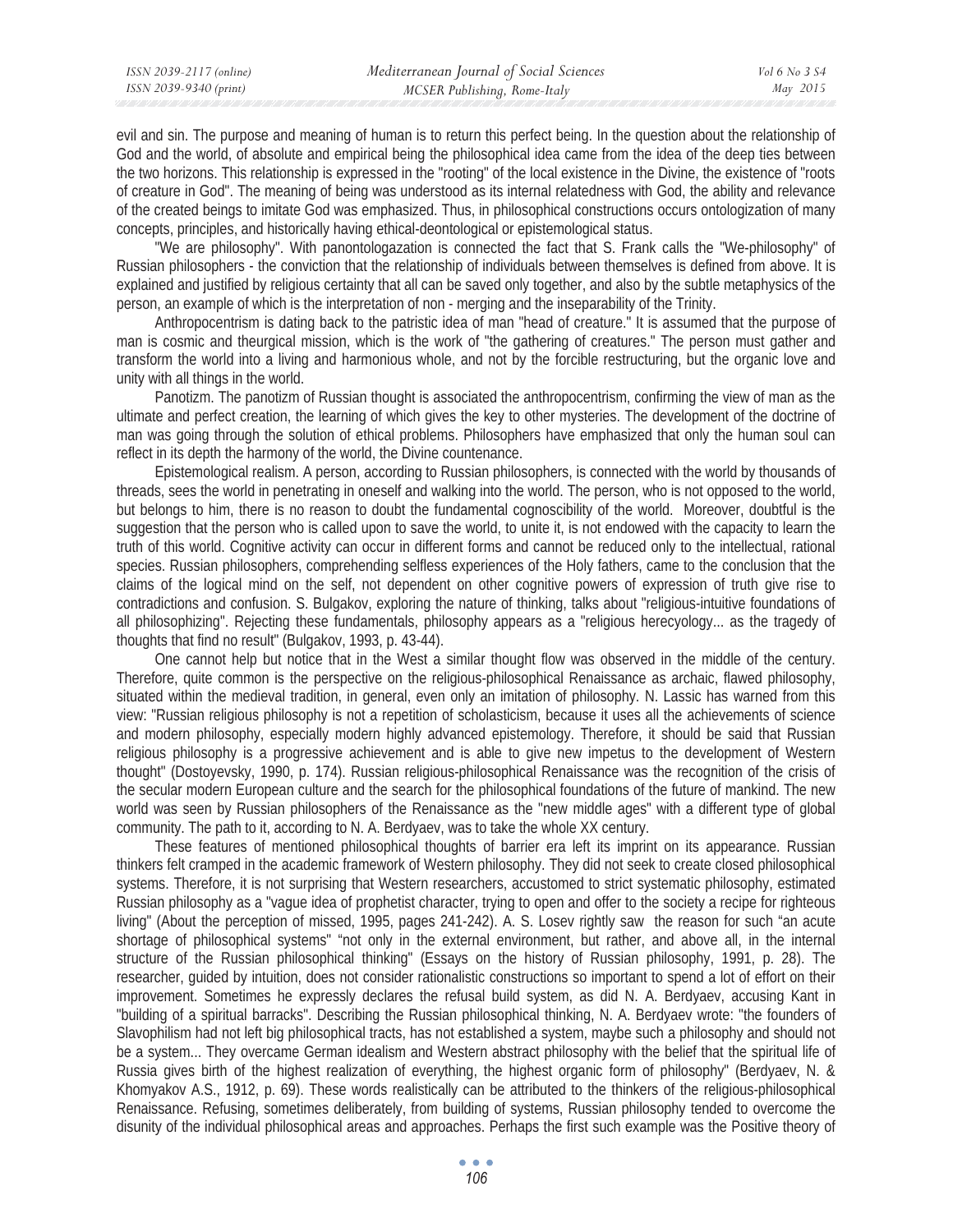the early Universe by V. Solovyov.

Speaking of Russian religious-philosophical Renaissance, in our view, it is possible to highlight another significant feature of philosophical thought of this era - the eschatologism. This trait is due to both by external and internal reasons. A feeling of impending tragedy, of an end was soaked in the atmosphere of barrier era. According to Berdyaev, all "felt that Russia was falling into an abyss, that old Russia is ending and there must be a new Russia, still unknown" (Berdyaev, 1905, p. 123).

Religious-mystical moods were clearly marked, above all, in the intelligence, which is understandable. The Russian intelligence is one of a kind. It cannot be called a class because it did not have a single economic base. Even less it was a political party in the conventional sense of the word. N. A. Berdyaev and others compared it to the order. Such a definition, perhaps, helps to better understand the special role of intellectuals in the life of the Russian people. The order was defined as a community of people who have subjected themselves to a certain lifestyle based on a particular worldview. Intelligence, one might say, was the "nerve" of society, than, in general, explains the increased interest of Russian philosophers to the problems of the soul, the inner struggle. A. F. Losev rightly pointed out: "Russian philosophy never dealt with something besides the soul, personality and inner "feat". And this soul, this personality and that inner act now have shuddered in a mystical horror, in terrible waiting of the end. Dostoyevsky undoubtedly was brilliant central figure of this new attitude "(Essays on the history of Russian philosophy, 1991).

This type of philosophy can be called existential. Chronologically, this type of philosophy explicated earlier, than it happened in Russia, and is usually associated with the name of S. Kiergaard. However in Russia, in the Russian environment it is unfolded in its entirety. According to V. Barrett, the author of "Irrational man" and "What is existentialism", remaining in these days significant research on the philosophy of existentialism, Russian philosophers brought in a kind of existential philosophy, the Russian vision of the world - "total aspiring to last, apocalyptic", and their work, "can show us the depth of philosophical thought in Eastern Europe».

### **5. Deductions**

Taking advantages of the Russian religious-philosophical Renaissance, however, it is not possible not to see it's some drawbacks. "That what flourished on the pages of magazines and almanacs, about what hotly are de debating in the salons of Merezhkovsky and Morozova, in "the tower" of Ivanov, in edition of "Put" and "Musagete", was and still is a hothouse of culture. The Renaissance of Russian life did not take place". With this statement of A. Ermicheva is hard to disagree. First, this living movement was catastrrophic ragged at the stage of formation, unable to overcome many of the initial imperfections and barriers. There is a perception that 1922 was the year of death, the end of Russian philosophy. Of course, despite the forced emigration of the majority of thinkers of the religious-philosophical Renaissance, the development of the tradition was continued, but still, it was a different time and a different thinking. Secondly, the weakness of the Russian spiritual Renaissance was noted by philosophers. The reasons of it were different: the lack of a broad social base, the gap of the intelligence and the people, always accompanying the Russian history. It cannot be taken into account the striking solitude of representatives of the Renaissance. Calling for mutual agreement, togetherness, unity, they, nevertheless, were covered by inter-struggle. As in the ballad of A. K. Tolstoy: brothers saw the truth, but from different sides, because "everyone was telling the truth in his own way", refusing the others.

The question naturally arises – if is religious-social synthesis possible at all, or is it utopia? It is hardly possible to unambiguously answer it. But, one should think, it is not accidentally that Moscow University intellectuals in our days arises the idea of creating a movement of non-violence under the motto "unity", which theory was developed by V. Solovyov and F. M. Dostoevsky, and after them - N. A. Berdyaev, N. O. Lossky, S. Bulgakov and other representatives of Russian religious-philosophical Renaissance. Therefore we may hope that the philosophical thought of the turn of the century will get its real revival, and not as a fashion trend, but as consciously sought intellectual and spiritual value.

### **6. Conclusion**

In the Russian spiritual tradition "religious-philosophical Renaissance" carries a deeper sense and has many meanings. Unambiguous definition of the phenomenon does not exist yet. It has a pronounced personal principle, is largely determined by the beliefs about the fundamental philosophical problems and expresses own spiritual experiences conceptions of individual and national life, of the soul and mentality, religion and culture. "Assessing the role of spiritual forces in the development of Russian society, P. K. Kurochkin says: "Turn to the issue of human, in particular to its social activity, is the most important aspect of modernization of modern religion".